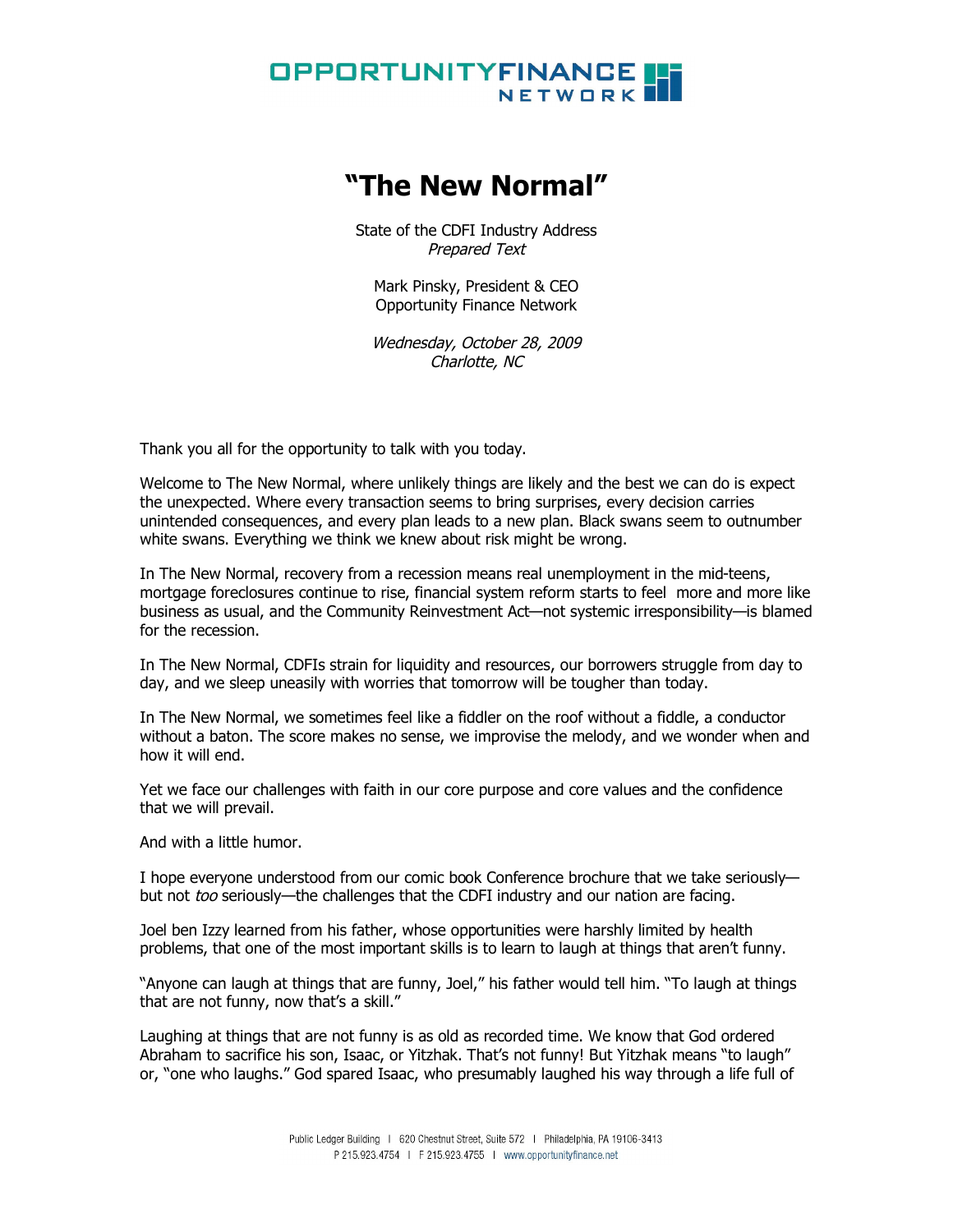

things that were not so funny. The Bible doesn't say whether Abraham saw the humor in it all.

We have come together this week, in part, to laugh at things that are not funny.

Humor helps me keep my emotional balance.

OFN keeps its balance with a steady stream of feedback from Members and others.

Peggy Jones and I have been agreeing and disagreeing about lots of things for a decade or more. Peggy is a leadership voice for small CDFIs. She has spoken out publicly and privately, as many of you have on just about everything OFN has done.

Soon after Peggy expressed deep frustration in Miami in 2006, I called her. We talked about our views and our differences. She helped me understand where I was missing the mark and where OFN could do better. I hope I helped her understand that OFN is doing more for small CDFIs than she knew, that small CDFIs are critical to OFN's mission and vision, and that scale is something we will achieve together—as a CDFI industry—or not at all.

This year, Peggy joined OFN's Governance Committee, where she has provided a thoughtful, steady voice of reason and fairness.

We still disagree about important things, I'm sure, but we disagree in pursuit of a purpose that we share—aligning capital with social, economic, and political justice, OFN's core purpose.

OFN is a product of what our Members tell us and teach us.

As a Member network, OFN serves its Members' interests through its core purpose rather than simply responding to its Members *needs*. That is unusual, if not unique. OFN is both your advocate and your judge, a provider of services and a purveyor of self-help solutions, your unified national voice and a forum for diverse opinions. OFN is both dependent on its Members and independent of them.

And at the end of the day, we join together to bend the long moral arc of the universe toward justice.

When we decide *together* what we are doing in pursuit of our core purpose and mission—OFN succeeds or fails based on your commitment to our common interest with the trust and knowledge that together we will achieve things none of us can achieve alone.

For me, Peggy represents what OFN Membership is about: Good financing, focused and tireless advocacy, innovation, and dedication to justice—wherever that takes her.

In The New Normal—in the midst of transformational economic, financial, and political change— OFN relies more than ever on your thinking, ideas, and advocacy.

We all should thank Peggy for her leadership. And for letting me make an example of her.

Now, in fairness, I am going to make an example of myself.

Kathy Stearns, who used to work for OFN and who many of you know, described me as "always certain and often wrong."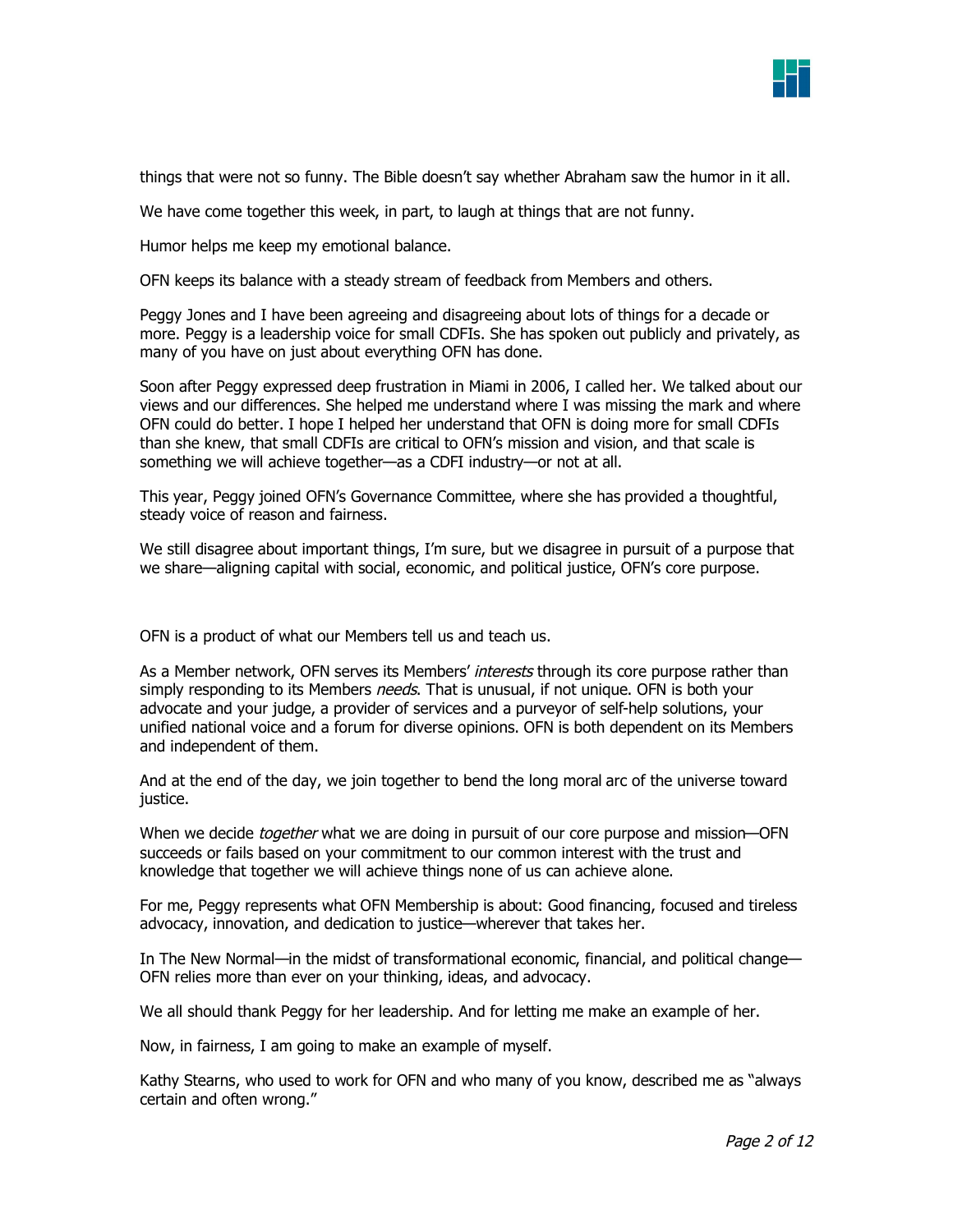

I prefer to think that I am clear about my opinions and willing to make mistakes.

Only my wife really knows the truth. Every Saturday morning, Jennifer and I take a long walk on the Delaware Canal, which runs near our home. One Saturday a little more than a month ago I told her what I wanted to say today. I reminded her of the role Peggy played in this particular narrative.

Jennifer's protective instincts gave way to enthusiastic support. With one condition.

Jennifer made me promise that I would share with you a description she found of my Myers-Briggs personality profile that she believes reveals the real me. She thinks it will help you understand me better. More important, she thinks that it will help me do my job better.

I hope so, but I think it is going to surprise you. In fact, I'm afraid you won't believe it.

First you need to know that I am an "INTJ." For those of you unfamiliar with Myers-Briggs, that means I am Introverted, Intuitive, Thinking, and Judging.

Anyone surprised yet?

Here's the description Jennifer wants you to hear:

"INTJ s present a calm, decisive, and assured face to the world, though they may find it difficult to engage in social conversation. They usually don't directly express their most valued and valuable part: their creative insights. Instead, they translate them into logical decisions, opinions, and plans, which they often express clearly. Because of this, others sometimes experience INTJ s as intractable, much to the surprise of the INTJ, who is very willing to change an opinion when new evidence emerges."

Is that what you were thinking? Introverted, reluctant to express my ideas, and flexible?

We all do the best we can with who we are, adapting and compensating as we go. And we all need help.

I need—OFN is asking for--your relentless engagement and your brutal honesty. Without it, OFN cannot fulfill its mission of leading this industry to scale by unifying our many strategies and interests into a single, coordinated effort toward our core purpose.

In a very real sense today, in The New Normal, that means using what CDFIs know and what we do to help fix a badly broken financial market system, using our "good money" to drive "bad money" out of the marketplace.

And it means re-aligning public policy so that it is working toward our vision of a world where all people have the resources and opportunities to act in the best interests of their communities, themselves, and future generations.

We have come a long way from the converted convent in Waltham, MA, where we met outdoors 25 years ago under apple trees, thinking that we would always be outside the social, economic, and political mainstream.

In The New Normal, we matter.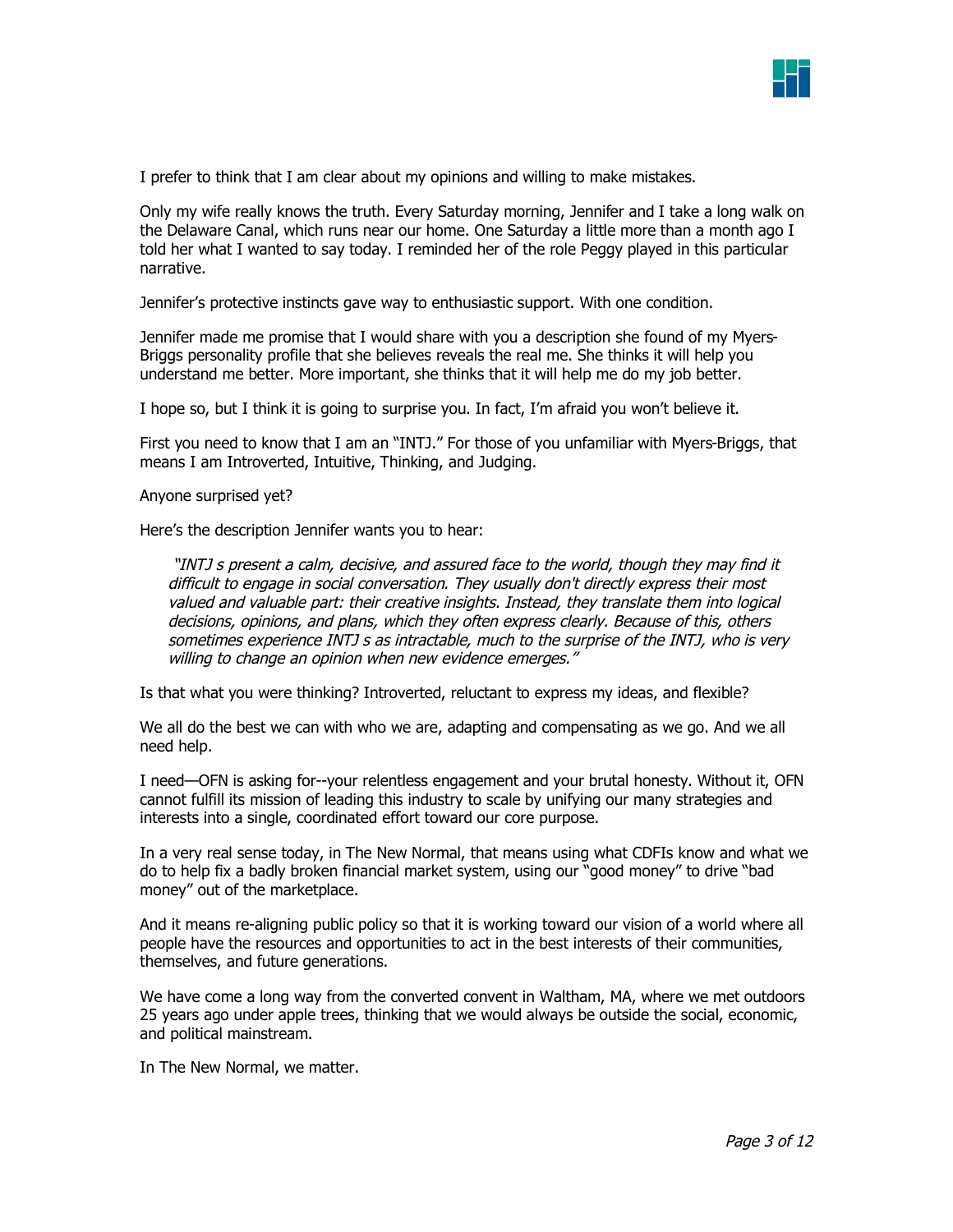

People, communities, and markets depend on us. Policy makers look to us. Economists want to understand the contributions we make. The Federal Reserve Chairman says we have an important role to play in bringing about a sustainable economic and financial market recovery.

In The New Normal, our President believes in us.

When I look back 25 years I see the impact this industry has had on our communities, local economies, and local, state, and federal policies. When I look around this room and across our industry I see extraordinary but still underutilized potential to bend the moral arc of the universe toward justice. And when I look ahead 25 years, I see that our nation needs our experience, expertise, and knowledge.

Now our discussions must be about our shared dreams—the ones we think are too big and that reach too far for any of us alone—so that 25 years from now another generation of practitioners, larger and more accomplished than this one, can look back with the same awe and appreciation that we have for the common effort that has brought us this far.

For 25 years we have wondered whether CDFIs would survive an economic collapse, whether we were falling hopelessly behind an ever-more-exotic financial marketplace, and whether our faith in our borrowers would withstand seismic macroeconomic shifts that we knew would come someday.

Even as we ask what we can do better, we have to ask what we have done right, what we and others should learn from that, and how we promulgate what we know to a financial market, an economy, and communities that need us to succeed.

This Conference's theme, "The New Normal," is not original to OFN. I borrowed the phrase in March from a banker who used it, without irony, to describe a credit culture predicated on knowing your borrowers and conservatively valuing your assets.

I guess that means that in The New Normal, we are The New Normal.

If not for that banker, we were going to call this Conference, "Misery loves Company."

The New Normal is not something that is happening TO us. It is what we are helping to create from the opportunities we can find in our shell-shocked financial, policy, and economic systems.

You are going to make The New Normal. In fact, you already are.

So this Conference is designed for and dedicated to probing, exploring, defining, and giving shape to "The New Normal." It is a forum for the strategic and operational conversations you are having within your organizations, with partners, and with your peers in the CDFI industry.

Our greatest hope is that this Conference will help lay the foundation for a "better" normal for our communities, our economy, our national policies, and the people we to serve. In the "Better Normal," capital is aligned with justice and all people have the resources and opportunities to act in the best interests of their communities, themselves, and future generations.

OFN knows that you are investing valuable time and resources with us because there are things you need and want, and we hope we are providing them.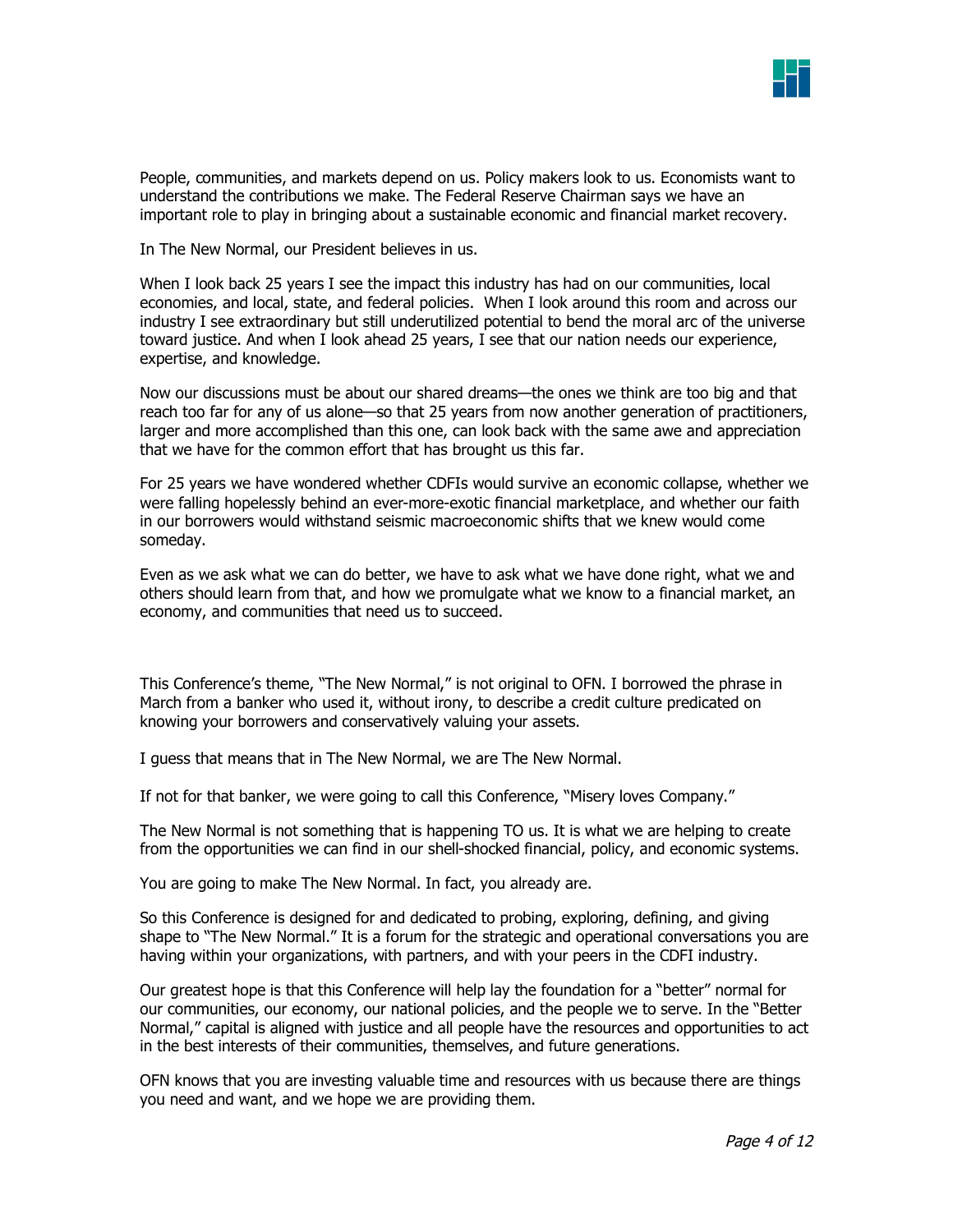

- **Fi** This morning's opening plenary looked back because history matters more than ever and looked forward because we will build a better future together.
- **II** This Conference's core curriculum is focused on CDFI Stabilization and Growth. OFN's work over the past year and for the near future is guided by two goals:
	- $\circ$  To make sure that CDFIs come out of this crisis stronger than we entered it, and
	- $\circ$  To make sure that the private sector and government are working with us, not against us.
- **H** We are offering job-specific training content for CEOs, CFOs, lenders, investors, and others across many of the Conference tracks.
- **Hi** At OFN's Annual Membership Meeting tomorrow, we are launching a year-long discussion about the future of our field, our movement, our industry. The next phase of OFN's strategy will be the product of an open and interactive set of conversations among CDFI leaders and practitioners, first and foremost, and our partners [—bankers, funders, investors, policy makers, and others]. As always, I invite everyone—and not just Members—to join us at the Membership meeting and to contribute to OFN's and the industry's future.
- **Fill** Finally, we continue to get better at appreciating our achievements. The Conference gives us several opportunities to take stock of and recognize our peers and ourselves, including the  $3<sup>rd</sup>$  Annual Wachovia NEXT Awards for Opportunity Finance as well as the Ned Gramlich Lifetime Achievement Award for Opportunity Finance.

Tonight you will hear from the 2009 Awardees of the Wachovia NEXT Awards for Opportunity Finance—the Federation of Appalachian Housing Enterprises (FAHE) and the Community Loan Fund (formerly NHCLF). We changed the format this year so that the Awardees can share their thoughts and perspectives about what it means to be "NEXT" in The New Normal. This is something many of you asked for, and I look forward to hearing from Jim King of FAHE and Julie Eades of the New Hampshire Community Loan Fund.

But there is more to the Wachovia NEXT Awards than just the awardees.

I ask you to help me to congratulate five other CDFIs who impressed the Wachovia NEXT Awards Selection Committee and who deserve your recognition.

First let me introduce our two finalists—Shorebank Enterprise Cascadia and Corporation for Supportive Housing.

Our threshold criteria for Semifinalists is that everyone on the subcommittee has to agree that the Semifinalists deserved to win the Award. So please help me honor our three Semifinalists— Nonprofit Finance Fund, Community First Fund, and Coastal Enterprises, Inc.

Let's also take a moment to recognize the recipients of the Native CDFI Awards that Oweesta and OFN announced yesterday at the Native Convening: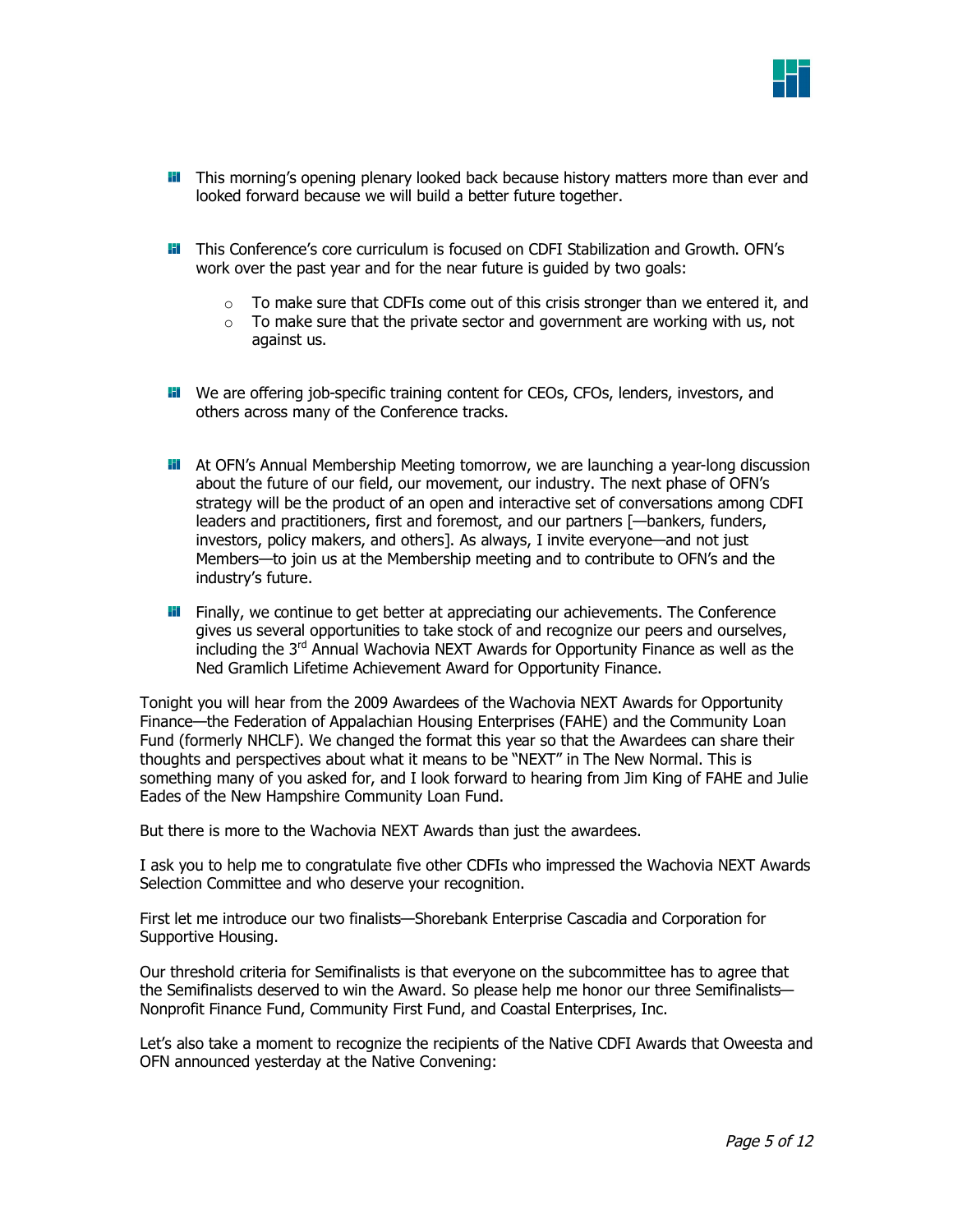

The 2009 Visionary Leader Award goes to Kristi Coker of Citizen Potawatomi Community Development Corporation in Shawnee, OK.

The 2009 Circle of Honor award goes to Cook Inlet Lending Center, Anchorage, Alaska.

Tomorrow at lunch we will hear from this year's recipient of the Ned Gramlich Lifetime Achievement Award for Opportunity Finance, selected by the OFN Board of Directors. OFN established the Award in 2007 in the memory of former Federal Reserve Governor and OFN Board Member Ned Gramlich. Our highest individual tribute, The Ned Gramlich Award recognizes exceptional people who, like Ned, have dedicated their lives—and not just their careers—to our shared enterprise.

Back in The Old Normal, in 2003, when OFN unveiled its current strategy in New York, Julie Eades asked me to give a concrete example of what we called "Scalable Customization."

We made up the term "Scalable Customization" as the CDFI industry's alternative to "Mass Customization"—a widely used business model that is probably best identified with Dell computers. A mass production system allows consumers to customize products to fit them.

Scalable customization was our proposed approach to our first, and central, strategic goal: "A high-volume financing system providing tens of billions of dollars annually benefitting millions of low-income and low-wealth people and communities with a wide array of affordable, customized products that create economic opportunities, build wealth, and strengthen communities."

Our problem? We did not (and do not yet) mass produce anything. We were (and are) masters of customization.

Our challenge was to figure out how we could build scalable systems to deliver CDFI financing. Julie wanted an example.

Well… I said, the New Hampshire Community Loan Fund has pioneered financing of manufactured home communities. It has proved to be an effective and highly promising model for affordable, permanent housing that gives low-income and low-wealth people control over their lives and voices in their communities.

But few, if any, other CDFIs are financing manufactured home communities despite the fact that New Hampshire has been training them at OFN Conferences and elsewhere for years.

What if, I suggested, New Hampshire Community Loan Fund creates a national pool of capital to finance manufactured home communities, provides turnkey back office support and training, and helps CDFIs across the nation to finance manufactured housing?

Julie stared at me for a while from the front row.

"Why would I want to do that?" she asked. "I'm the **New Hampshire** Community Loan Fund."

Well… I said, suppose while you were doing that other CDFIs created similar national or regional pools of financing for microfinance that you could use in New Hampshire?

Or for charter schools?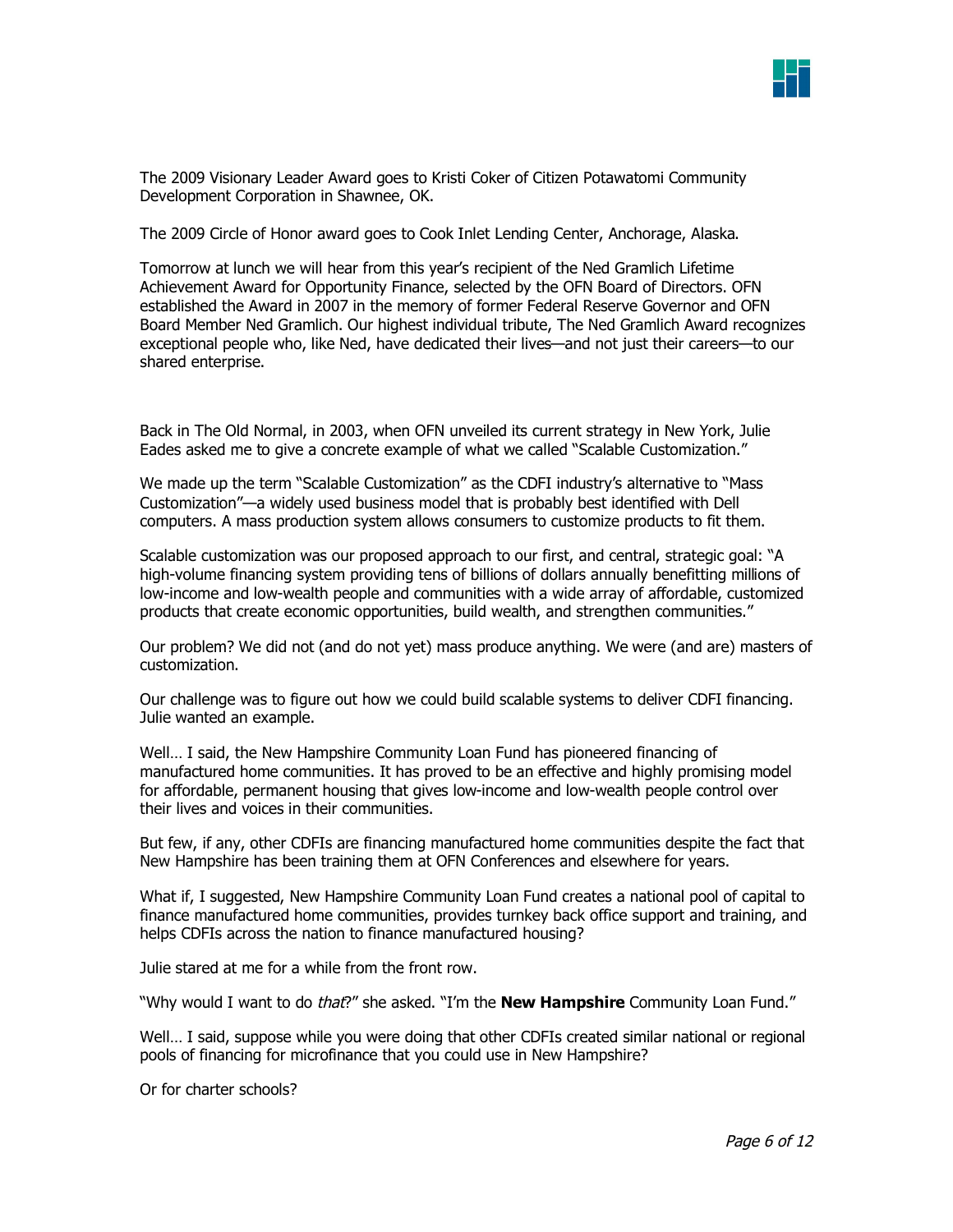

Or commercial real estate, mortgages, cooperative businesses, and health care clinics?

The concept of Scalable Customization emerged from CDFIs who were looking ahead. It did not come from OFN. The seeds were sprouting even then, and we are reaping benefits now. Look around you.

- **Fi** *ACCION Texas* developed and introduced an automated underwriting platform to scale microlending using a customizable business model for CDFIs from California to Georgia.
- **Latino Community Credit Union in Durham became the fastest-growing credit union in** the United States using a productive back-office partnership with the State Employees Credit Union, enabling LCCU to manage growth without having to manage infrastructure growth.
- **The Reinvestment Fund is leveraging its success financing grocery stores in low-income** communities across Pennsylvania into a national Fresh Foods financing, training, and advocacy network centered around CDFIs.
- **III** Shorebank Enterprise Cascadia, the product of perhaps the most visible merger of two CDFIs, is scaling its services in ways that link urban and rural markets through green financing solutions while, at the same time, building with Coastal Enterprises and others a "triple bottom line" financing network.
- **Fi** Corporation for Supportive Housing has developed a national CDFI infrastructure from its roots as a policy and training organization to become a hub in 16 locations for supportive housing finance in partnership with other CDFIs, government, philanthropy, and private investors. It is building a scalable financing and advocacy network for supportive housing.
- **II** The Federation of Housing Enterprises is receiving one of this year's Wachovia NEXT Awards for Opportunity Finance in part because of its innovation and implementation of regional peer-owned networks, organized in a set of Berea Performance Compacts, that aggregate demand regionally and streamline operations across its 47 Member organizations.

You will hear more about it tonight. I urge you to listen and appreciate what FAHE is building.

I want to see if I can think of one more example…

**Hi** Oh, right.

The Community Loan Fund—the new brand of the New Hampshire Community Loan Fund—has created ROC USA, a national financing system helping CDFIs across the nation to finance resident-owned and controlled manufactured home communities. It provides turnkey back office support and pioneering training.

All these CDFI innovations are moving scalable customization forward. They leverage CDFIanchored networks to significantly increase the aggregate volume of financing in targeting a particular opportunity, inequity, or market flaw.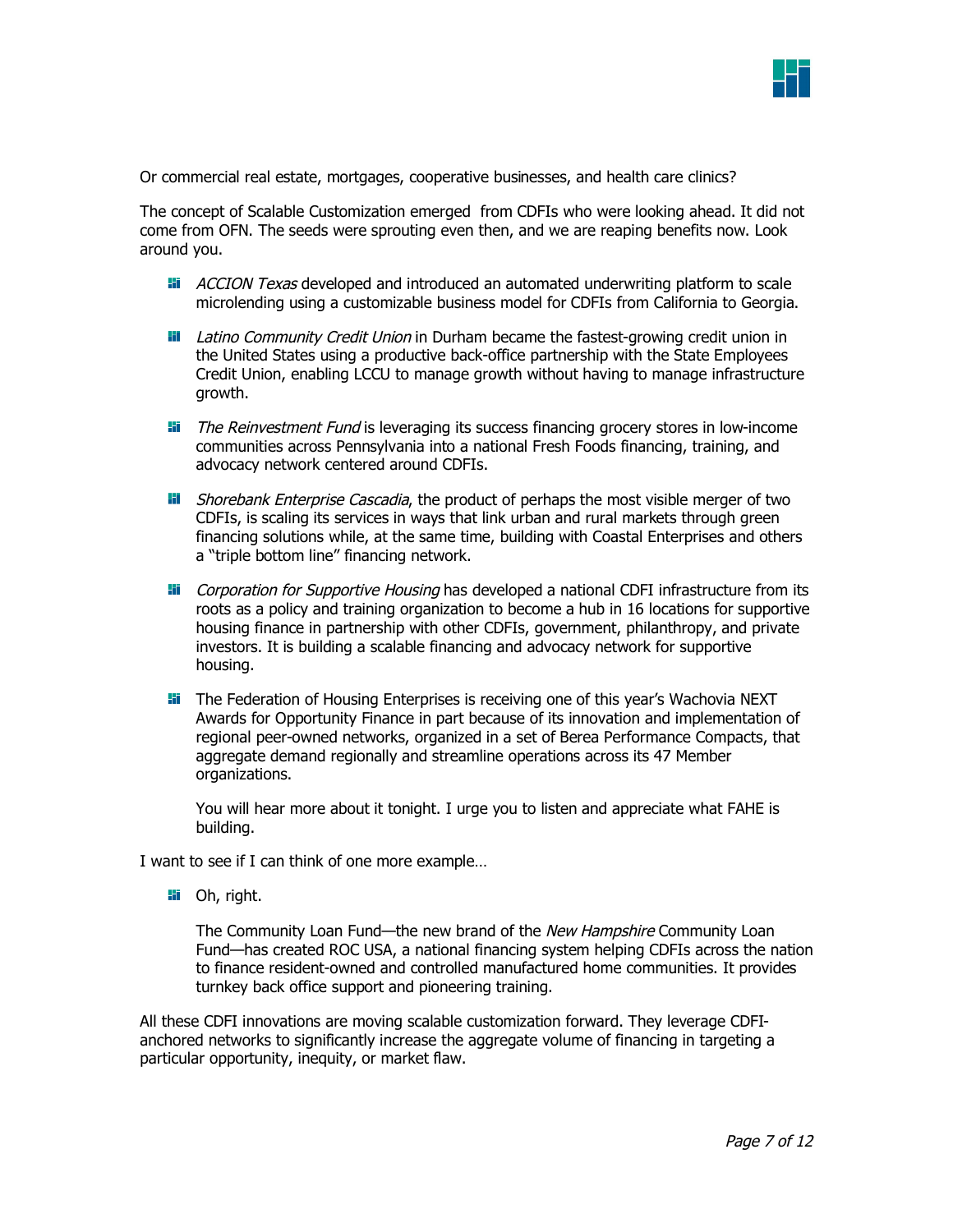

When OFN talks about scale, this is what we are talking about: Providing financing at a scale commensurate with the problems CDFIs aim to address by making organizational changes, building systems, and pursuing efficiencies in the interest of productivity that increases impact. It is a key to how The New Normal for us can become a Better Normal for the people and places we serve.

Now it sounds funny to say, but scale is not really about size. It has a denominator. It is about proportion.

Last week I participated in the  $20<sup>th</sup>$  Anniversary Celebration of a CDFI that seems to me have achieved significant scale in its marketplace—it serves as much as 25% of its market. By any metric I can imagine, that's scale.

Two things stand out about this CDFI.

First, it's not working with a \$100 million balance sheet. Not even a \$10 million balance sheet.

Second, it is not working in an urban market.

The Northeast Entrepreneur Fund serves a market across northern Minnesota and a slice of Wisconsin that is the size of Maine with one-third the number of people.

NEF has a balance sheet of \$3.5 million. It has provided financing to more than 500 small businesses and training to more than 10,000 entrepreneurs and business owners in a place where there are at most 15,000 operating non-farm businesses—a share of which are products of the Fund.

It is building a development and support network for entrepreneurs called The Greenstone Alliance and can demonstrate that the Greenstone Alliance is significantly improving the financial and non-financial results of the businesses it chooses to work with.

In its market, The Northeast Entrepreneur Fund is working at scale.

Is it any wonder then that Mary Mathews, NEF's CEO and OFN's Board Chair, is known locally as … "The Empress of Entrepreneurship"?

CDFIs have responded well to the The New Normal. OFN's "Market Conditions Survey" and anecdotal evidence indicates that CDFIs were conservative about asset values and marking to market. You have trimmed operations where you could and then some. You have shifted attention to asset preservation, when you needed to.

We pooled our best thinking and practices, as we are doing this week. Many CDFIs contributed to Nancy Andrews' essay for the San Francisco Federal Reserve Bank, "Strength in Adversity: Community Capital Faces up to the Economic Crisis." As a result, it is a textbook for managing in tough times.

Most important in The New Normal, we have focused our collective efforts on federal policy.

Our second strategic goal is, "Government policies that benefit low-income and low-wealth people by stimulating billions of dollars of new private investment … in underserved markets."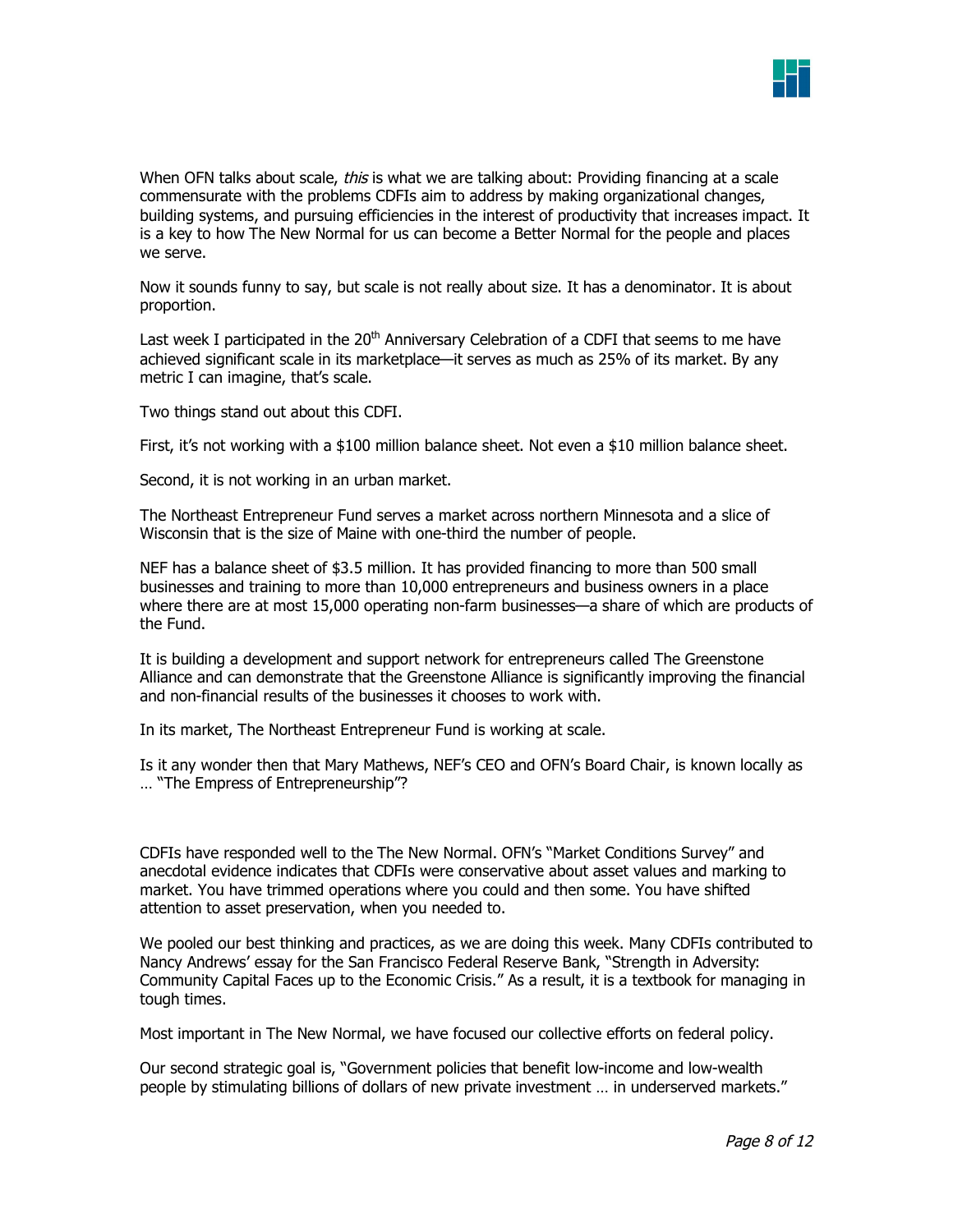

For a decade now, OFN's approach to policy has rested on four pillars:

### First, It is CDFI-based.

The strength of our advocacy in Washington is your time spent meeting with elected officials and their staff, your generous provision of stories and facts, and—most important—the financing you do.

## Second, It is grounded.

Our policy leverage comes from the fact that we advocate based on real experience. Nowhere is that more clear than in our 2008 publication, The NEXT American Opportunity: Good Policies for a Great America, which is the product of more than 70 of you offering recommendations based on what has and has not worked.

#### Third, It is bipartisan.

We aim to ensure support for our agenda from the middle 70% or 80% of the political spectrum. When we get support from either wing, as we often do, we welcome it.

#### Fourth, It is scalable.

We need solutions that work now and that will support the industry in its growth. Even today, after 15 years, the CDFI Fund investment model is unique among federal programs, giving awardees equity and flexibility to innovate and grow. OFN's proposed bond legislation, which would create a federal guarantee and authority for CDFIs to issue long-term bonds, is designed to serve small, mid-sized, and large CDFIs but the overall scale is \$5 billion over five years

We are focused in The New Normal on a set of policy changes that can provide stability and support growth.

Financial systems reform is the means for us to important lasting changes. We are working with several OFN Members, CRA advocates, and other allies on two fronts:

First, We are asking the bank regulatory agencies to uphold CRA during the ongoing financial markets crisis. Just as the regulators moved at record pace to issue regulations to ensure the viability of mainstream financial institutions, we are asking them to move quickly to ensure that banks sustain, if not increase, their CRA-related financing and other activities.

Second, We are pushing for an affirmative obligation—a duty to serve underserved markets—for ALL financial institutions. There can be no doubt any longer that the federal government stands behind not just banks but also insurance companies, hedge funds, investment banks, and others.

Last week, the Obama Administration announced it will give community development banks and community development credit unions access to federal financing on good terms. OFN strongly supports that program.

In addition, we have been working with Treasury for several months now to create a complementary program for unregulated CDFIs. We have made progress—with the help of several extremely dedicated partners at Treasury and the leadership of our own Bill Bynum—but we are not done. If we are successful, we hope to give many of you access to a major new source of liquidity.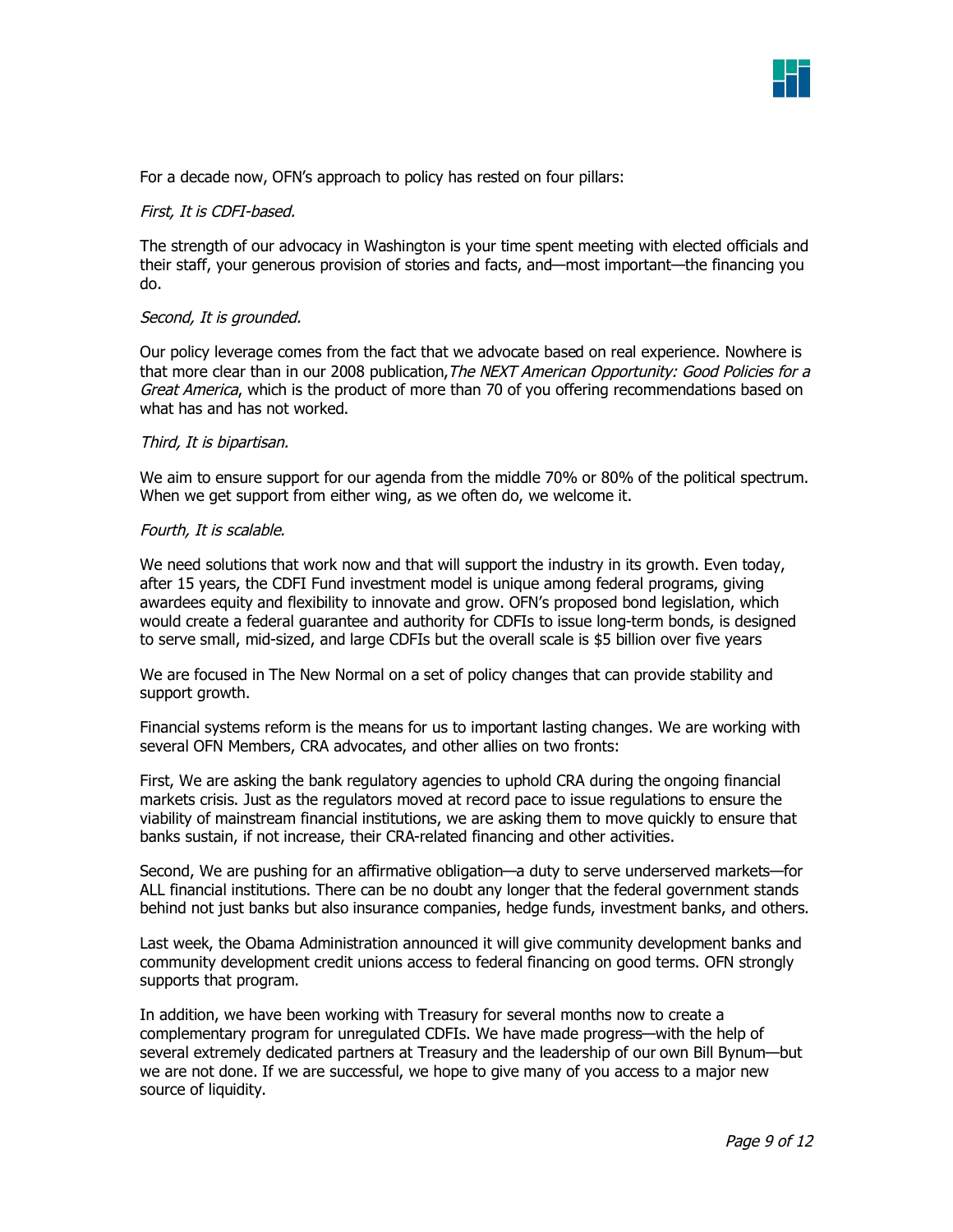

We are seeking to sharpen the mission focus of the New Markets Tax Credit, which has the potential for many CDFIs to increase lending and build equity. It is more important than ever that NMTC serve its mission.

We are hoping to make Federal Home Loan Bank access loan funds a reality in 2009. We expect some of you to start borrowing from the FHLBs in early 2010.

And we are studying how opening the Home Loan Banks to loan funds might help us find a way to gain access to Small Business Administration and other federal small business finance programs—such as SBAs 7(a) program— now available only to depository institutions.

At the same time, we are supporting an increase in funding for PRIME and the SBA Microloan program, and pushing to implement a Capital Access Program to support CDFI small business lending. And we are trying again to open SBA's 7(a) program to nondepository CDFIs.

OFN continues to believe that CDFI Fund appropriations should double for fiscal 2010 and again for 2011.

The Obama Administration has recommended, and Congress seems inclined to approve, more than \$240 million for the Fund in fiscal 2010, including the Capital Magnet Fund. We are grateful for the confidence that expresses in the CDFI industry.

And while we understand that fiscal constraints in Washington are real and pressing, but we also know that The New Normal is defined by the expansion of our core market of low-income and low-wealth people and places.

We are prepared to advocate for as much as \$500 million for the CDFI Fund for fiscal 2011!

The CDFI Fund deserves special thanks this year. Under Donna Gambrell's strong leadership, the Fund revamped its systems in recognition of The New Normal to ensure that its awards made it to CDFIs and into communities at record pace. In many cases, the Fund closed its awards within days of making them. In this crisis, that extra effort made a world of difference for scores of CDFIs and their customers.

At the heart of policy, at a time when regulation of financial institutions is on the rise, we face a significant strategic issue, as well.

Maybe 15 years ago I was seated at a wedding next to a lawyer for the Securities and Exchange Commission. He explained to me that he investigated unregulated lending schemes. Curious, I pressed for details, which he described in fascinating specificity for 10 or 15 minutes.

After a lull in the conversation, he asked, "So what do you do?"

"Nothing," I mumbled, as I excused myself to the men's room.

It may not be possible to mumble our way out of regulation in The New Normal.

The fact that community development loan funds are not regulated is central to the challenges we face opening a spigot for liquidity at Treasury right now.

Even within the OFN membership some loan funds are starting to ask whether regulation might be a good thing if it gave them access to resources—particularly but not only federal resources that we cannot reach now.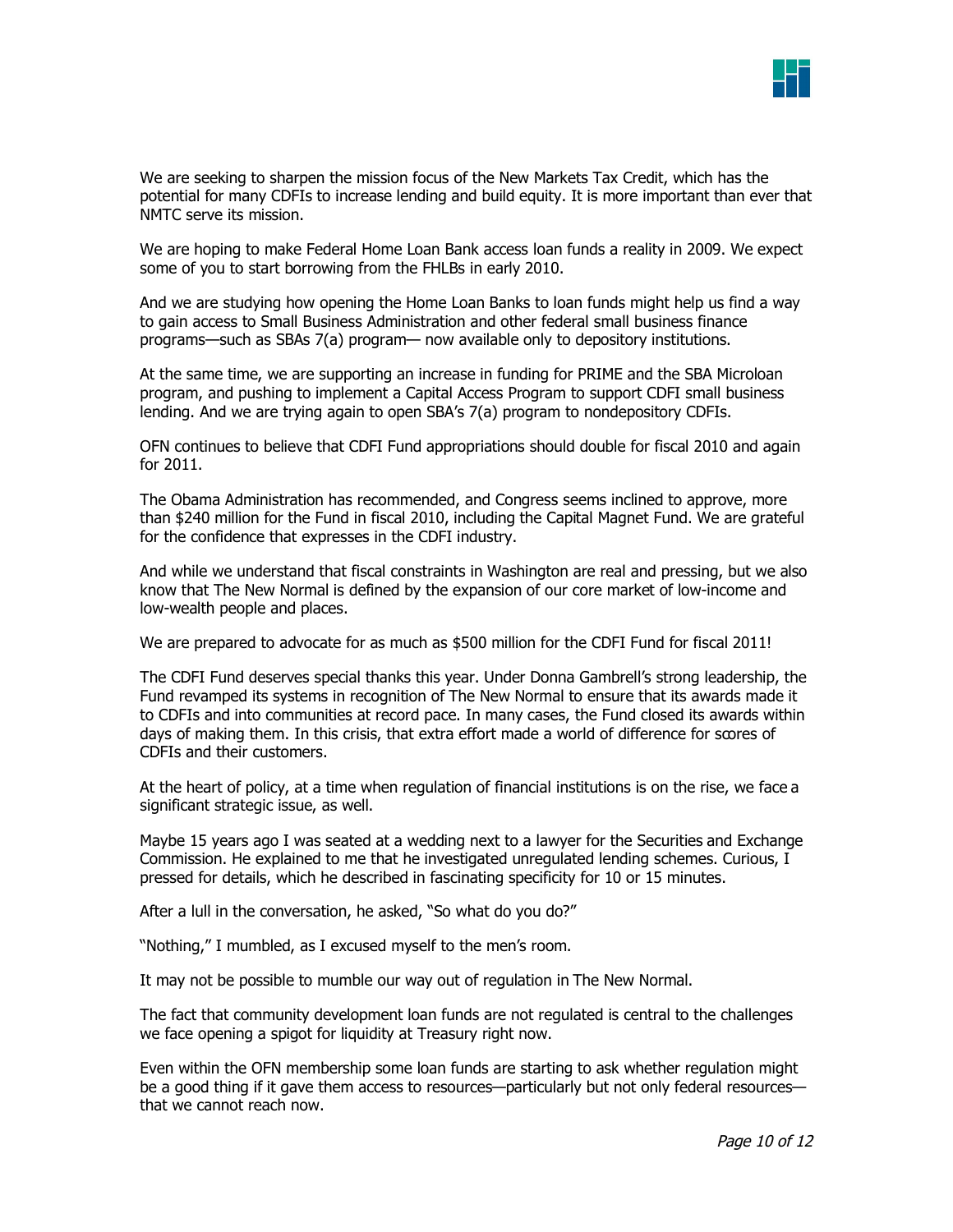

Now that would be a NEW normal.

The issues around regulation exemplify the tough strategic issues we will face in our discussions over the coming year.

In our planning, OFN is going to take the time and make the opportunities to confront the facts before us with brutal honesty with confidence that we, as CDFIs, will find a way to prevail over the mountainous challenges we face—in The New Normal and 15 years from now. The discussion will be comprehensive, it will be inclusive, and it will be open.

As an "INTJ," I promise you that OFN will listen, learn, and respond. My ask of YOU is that you participate as fully and thoughtfully as you can, that you trust that OFN is going to do what serves our common interests, and that you have faith that we will achieve things together that we cannot achieve alone.

The New Normal is a troubled, troubling time. The New Normal is not easy. Or funny. But we laugh at things that aren't funny, remember?

In 2004, just one day after President Bush's re-election, we laughed in Chicago—that year you laughed at my doctor. or maybe at me.

In 2005, in Los Angeles, you laughed about my knitting.

Last year, we laughed about the time Elsie Meek's horse threw me off and I landed with a thud in the South Dakota mud.

Not funny. But we laughed anyway.

In The New Normal, we laugh to keep our perspective. We laugh about our assumptions that proved either too rosy or too dark. We laugh because we have people around us who care enough about us to help us see the humor in who we are and what we do.

Sometimes we laugh nervously at the possibility that there might not be a better normal ahead. And so we smile to remind others, and ourselves, that there are things to laugh about.

If you felt pressure six years ago to grow, change, or die, in The New Normal I want you to feel a renewed responsibility to lead. The world of community development is changing, probably forever and possibly for the better. The world of finance is changing. The economy is changing. Policy is changing, even if politics never seems to.

CDFIs must lead through rough, uncharted times with constrained resources. That is our New Normal.

Some of you have worked for 30 or more years to ensure that we are strong enough, smart enough, and resilient enough to endure for the people and places we care about. Many of you have spent the past six or seven years creating new, better ways of serving them.

The New Normal is our time, and our job is to step up to it.

"Grow, change, or die" was prophetic but it was also practical. It foresaw a radical transformation of a financial sector… and we thought naively that it was primarily about us.